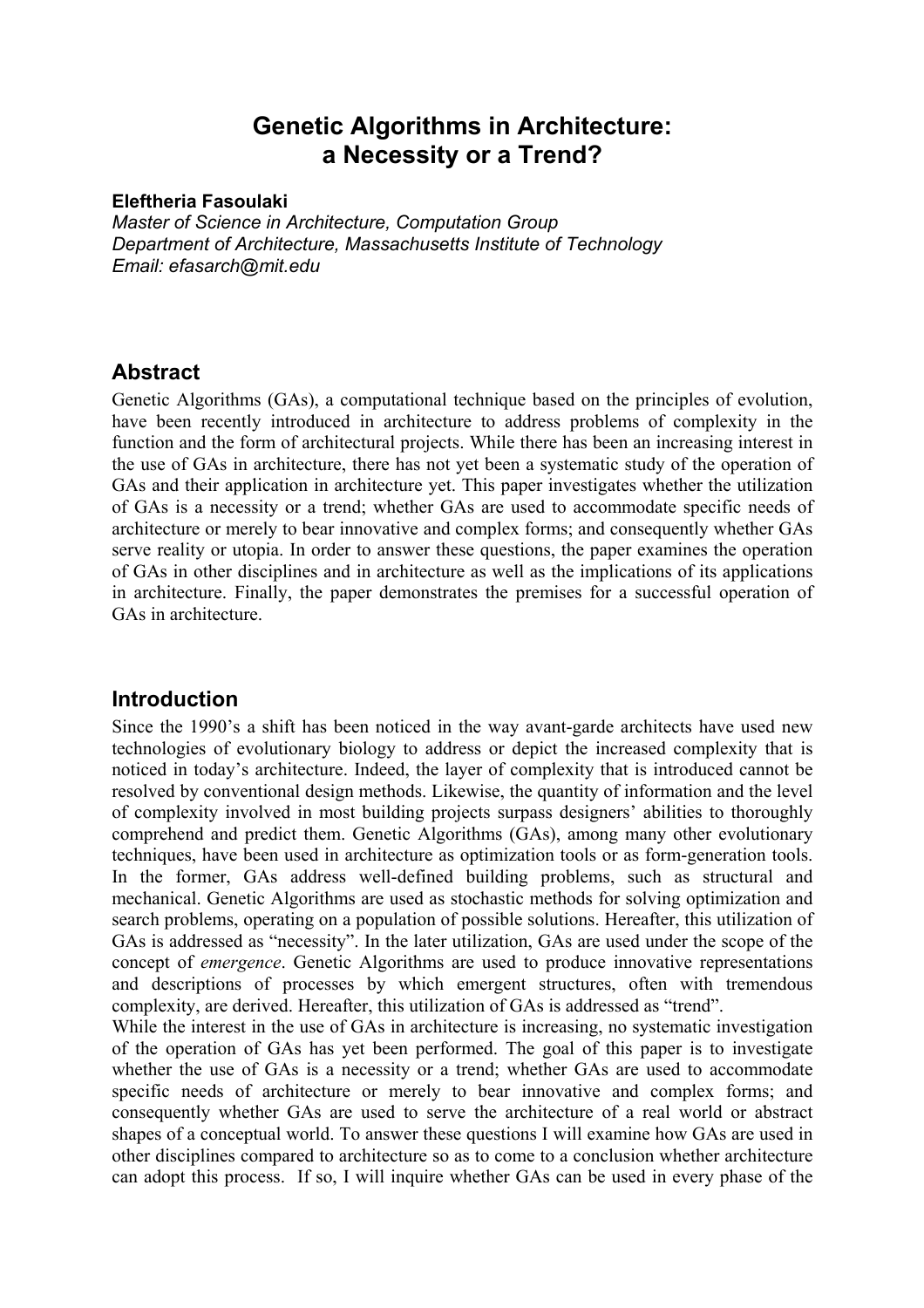design process or if their characteristics constrain their utilization to a very specific phase. Finally, I will investigate whether GAs' utilization have changed the conventional design process or the role of architects.

This study is divided in three main parts. The first part examines the function, the operation and the applications of GAs in other disciplines. The second part investigates the dual utilization of GAs in architecture and analyzes two representative examples. The third part examines whether architects use GAs today due to necessity or due to trend, how the design process and the role of the designer changes, and through what criteria the final output is selected. Moreover, the third part promotes an alternative use of GAs in architecture: the combination of the both utilizations: the "necessity" and the "trend".

# **GAs in science**

The introduction of computers into scientific and engineering fields has been one of the most revolutionary developments in the history of these disciplines, affecting many aspects of research. Most importantly, this revolution has helped humans explore, predict and control nature in ways that were inconceivable even fifty years ago.

## **Evolutionary Biology**

Evolutionary biology studies the origin, the change and the multiplication of species over time. In evolutionary biology, the enormous set of possibilities of prospective genetic sequences, and the desired "solutions" are the results of highly fit organisms that are able to survive and reproduce within their environments. Due to that fact, evolutionary biology is an appealing source of inspiration for addressing complex computational problems that require searching through a huge number of possible solutions. Moreover, evolution can be seen as a massively parallel search method; rather than work on one species at a time, evolution tests and changes whole populations of species simultaneously. The natural procedures of life evolution and the techniques that are used in evolutionary biology have influenced many other disciplines that use evolutionary algorithms to solve complicated problems. A particular class of these computational algorithms is Genetic Algorithms.

## **Genetic Algorithms**

Genetic Algorithms were invented by John Holland in the 1960s and since then they have been used as stochastic methods for solving optimization and search problems, operating on a population of possible solutions. According to Darwin's Theory of Evolution, the repetitive application of the aforementioned procedures alters an initial species into various other species; however, only the stronger prevail. Genetic Algorithms perform the same operations on the population of possible targets with only those that fit the solution better surviving. Even though there is no formal definition of GAs, all of them consist of four elements. The first is the populatio*n* of chromosomes which represent the possible solutions of the problem. Selection is the second element and it refers to the part of the population that will evolve to the next generation. Selection is performed based on a fitness function, that determines how "good" a solution is. The selection process is applied to each generation produced. Crossover refers to the combination or exchange of characteristics between two members of the elite group defined by selection, by which offspring is produced. There are various types of crossover but the most frequently used are: the one-point crossover, in which the parents are cut at a specific point and the head of the first is pasted to the tail of the second or vice versa;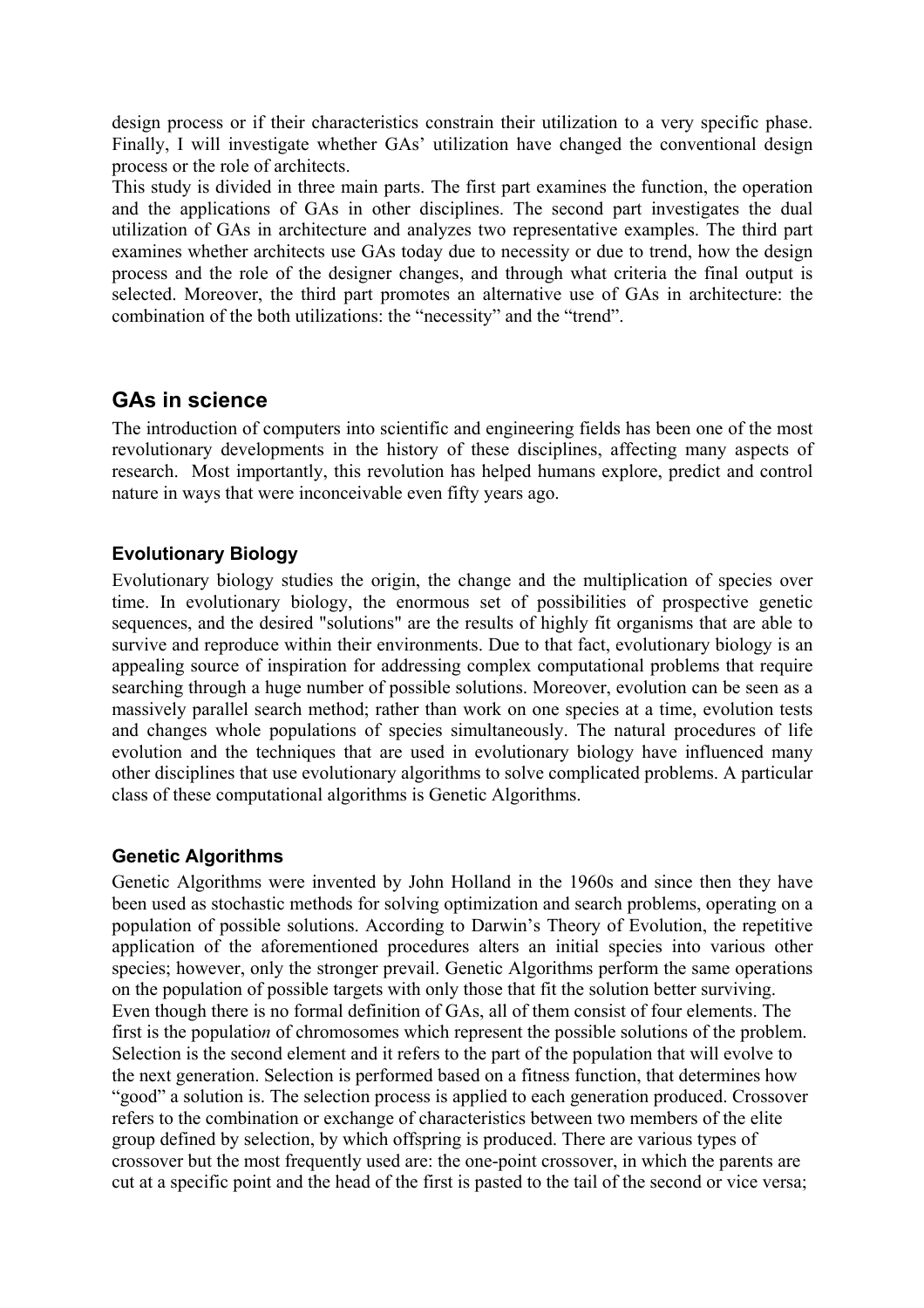and the two-point crossover, in which a part from one of the parents is obtained and exchanged with the part that lies in the same location of the other parent.

| Parent 1    | 110/0100110                                   | Parent 1    | 110/0100/110     |
|-------------|-----------------------------------------------|-------------|------------------|
| Parent 2    | 101/1010101                                   | Parent 2    | 101 / 1010 / 101 |
| Offspring 1 | 110 10 10 10 1                                | Offspring 1 | 110 1010 110     |
| Offspring 2 | 101 0100110                                   | Offspring 2 | 101 0100 101     |
|             | <b>Table 1 - One and Two points Crossover</b> |             |                  |

After the application of crossover on the population, a new generation is produced. Whether parents are part of the new generation or not is an option that depends on the problem. In any case, before re-applying selection to the new population, mutation takes place. Mutation is a random event, occurring with a user-defined probability to only some of the new offspring. It is used to maintain genetic diversity by altering only a little piece of the new offspring.

| Parent 1                                  | 110/0100110 |
|-------------------------------------------|-------------|
| Parent 2                                  | 101/1010101 |
| Offspring 1                               | 110 1010101 |
| Offspring 2 (mutated on the $I^{st}$ bit) | 101 0100110 |
| <b>Table 2 Mutation</b>                   |             |

All the methods described above rely heavily on the nature of the problem to be solved, the domain in which the solutions are to be found, and the encoding of the solutions. More complex encoding structures, such as digital trees, allow more difficult problems to be solved, but also require more complex methods to be defined for the manipulation of the generations. However, the basic structure of the GAs remains the same and is outlined below.

| <b>[Start]</b> Generate random population of <i>n</i> chromosomes (suitable solutions for the problem)<br>1. |  |  |
|--------------------------------------------------------------------------------------------------------------|--|--|
| <b>[Fitness]</b> Evaluate the fitness $f(x)$ of each chromosome x in the population<br>2.                    |  |  |
| [New population] Create a new population by repeating following steps until the new<br>3.                    |  |  |
| population                                                                                                   |  |  |
| is complete                                                                                                  |  |  |
| 3.1. <b>[Selection]</b> Select two parent chromosomes from a population according to their fitness           |  |  |
| (the better fitness, the bigger chance to be selected)                                                       |  |  |
| 3.2. [Crossover] With a crossover probability cross over the parents to form a new offspring (children).     |  |  |
| If no crossover was performed, offspring is an exact copy of parents.                                        |  |  |
| 3.3. [Mutation] With a mutation probability mutate new offspring at each locus (position in chromosome).     |  |  |
| 3.4. [Accepting] Place new offspring in a new population                                                     |  |  |
| <b>[Replace]</b> Use new generated population for a further run of algorithm<br>4.                           |  |  |
| [Test] If the end condition is satisfied, stop, and return the best solution in current population<br>5.     |  |  |
| 6.<br>[Loop] Go to step 2                                                                                    |  |  |
|                                                                                                              |  |  |

**Table 3 Outline of the Basic Genetic Algorithm** 

## **Applications of GAs**

Like other computational systems inspired by natural systems, GAs have been used in two ways: as techniques to solve technological problems and as simplified scientific models that can answer questions about nature. Genetic Algorithms address quite a large number of problems including image processing, face recognition, protein structure prediction, time series analysis, computer software automatic evolution, cellular automaton rule evolution, robotics, control, aeronautics, and many more. Fields in which GAs have been extensively used include Optimization, Automatic Programming, Machine Learning, Economics, Immune Systems, Ecology Population Genetics, Evolution and Learning, and Social Systems.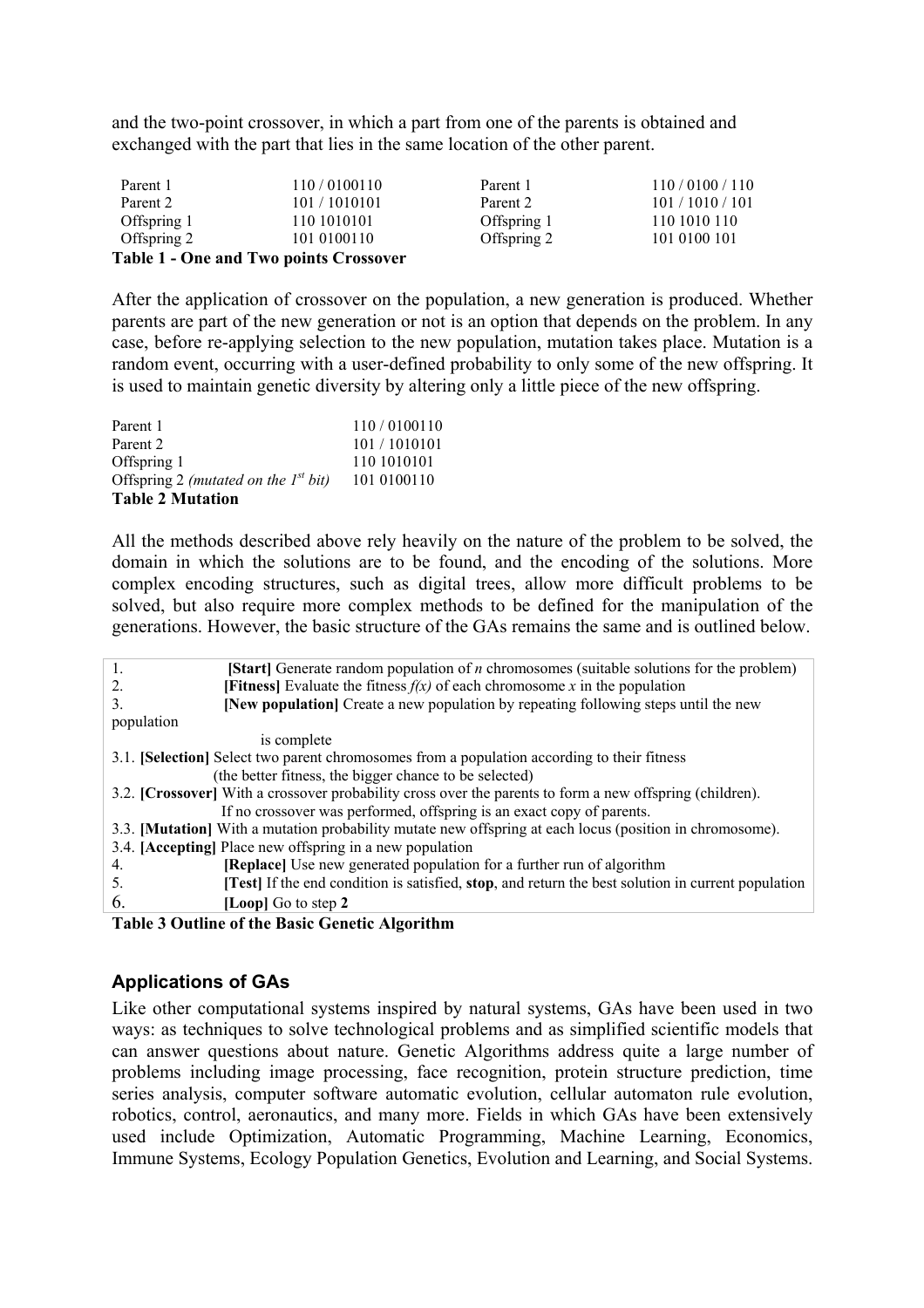These lists are by no means complete, but illustrate the variety of applications that GAs offer in various fields.

# **GAs in Architecture**

While other disciplines have adopted computational tools based on the principles of evolutionary biology, in architectural design evolutionary processes have not been broadly applied. Only recently has there been a noticeable shift in the way architects explore such techniques to address complex problems. Indeed, one of the main problems in architecture today is the quantity of information and the level of complexity involved in most building projects.

Genetic Algorithms offer an effective solution to this problem by solving optimization and search problems, operating on a population of possible solutions. In architecture GAs operate in two ways: as optimization tools and as form-generation tools. In the first way GAs address well-defined building problems, such as structural, mechanical, and thermal and lighting performance. In the second way GAs are used under the scope of the concept of *Emergence*. The dual operation of GAs in architecture will be analyzed hereafter.

# **GAs and Design Optimization**

Design optimization has been introduced to building industry as a tool to achieve the best possible building performance, the highest reliability and / or the lowest cost. Building performance includes among others the structural, acoustic, lighting, energy and spatial attributes/properties of a building. For example one of the basic aims of structural optimization is to minimize the overall weight so as to minimize the material cost. With the increased demands of the global market for more effective and complex buildings, the utilization of GAs, as one of numerous optimization techniques, is a necessity. Especially for large-scale structures with thousands of elements or structures with very complicated geometry manual calculations can not satisfy the increased demand so the use of optimization techniques is inevitable. For example, in the project for the Aquatics Centre for the 2008 Olympic Games in Beijing, the new automated approach for selecting section sizes and checking them to design codes for all 25 000 steel sections was crucial for the feasibility of the project's roof.

Most optimization problems are made up of three basic components. The first is the objective function which we want to minimize or maximize, the second component is the designation of a set of design variables that affect the value of the objective function, and the third component is the determination of a set of constraints that allow the design variables to have certain values. For instance, in terms of the structural performance of a panel, we determine what we want to minimize that might be the stress in a particular region, and then we determine the variables, that could be the geometry and material of the panel, and then we set the constraints that could be the minimization of the weight of the panel.

 For a thorough investigation of the operation of GAs as an optimization technique in design the Genetic Algorithm Tool for Design Optimization implemented by Luisa Caldas and Leslie Norford in 1999 will be examined. The Genetic Algorithm Tool [3] explores the use of GAs in the context of generative and goal-oriented design in order to develop and evaluate criteria related to the environmental performance of a building. The tool searches for the optimal window size in a building in order to optimize three characteristics of the adjacent room: lighting, heating and cooling performance. Environmental conditions including climate conditions, window orientation, and glazing, are parameterized since they influence the achievement of low-energy consumption solutions.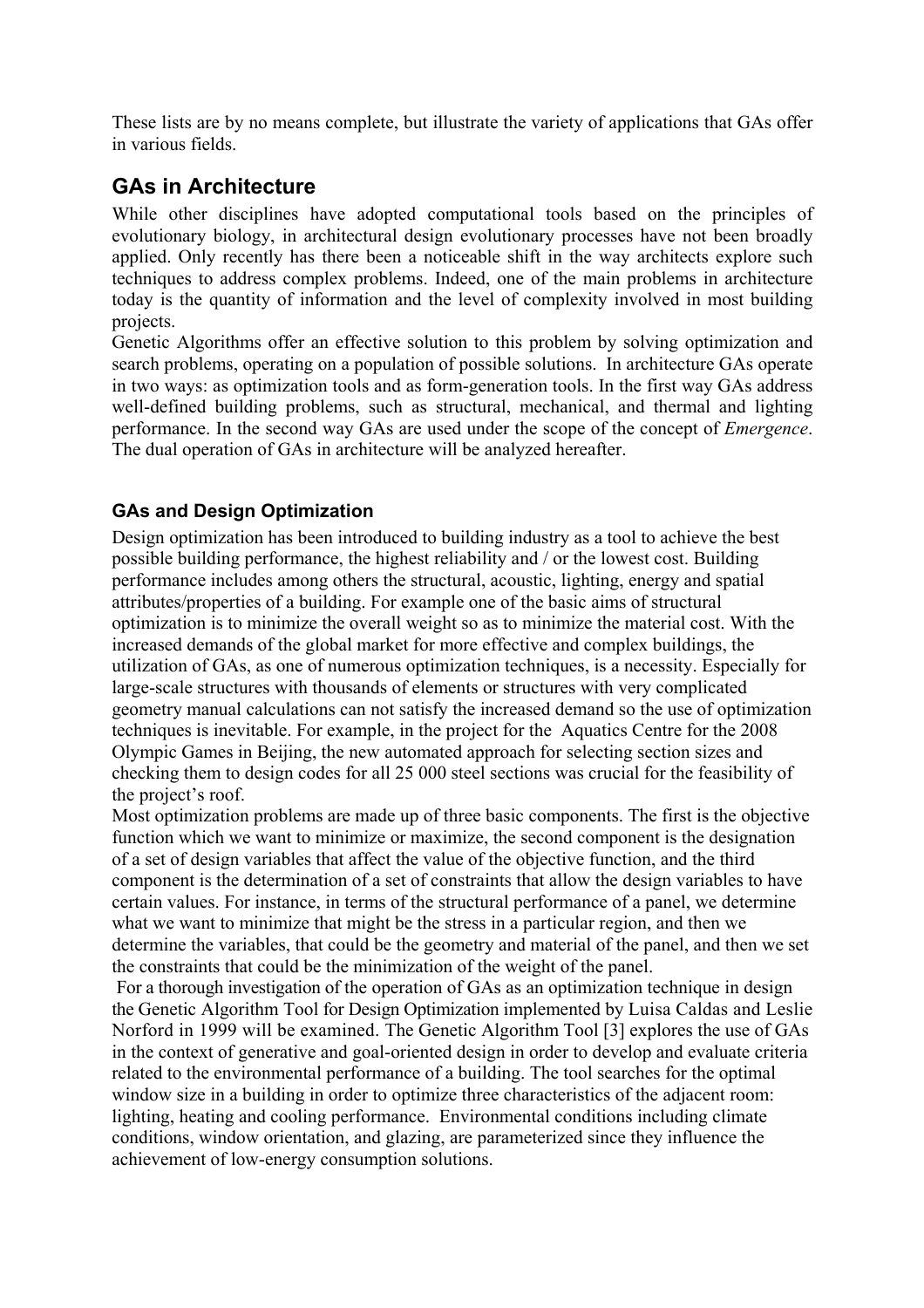Two office buildings are examined, both with controlled internal climate and artificial lighting. The buildings are located in two different cities: Phoenix, Arizona and Chicago, Illinois. After the GAs have generated possible design solutions, the designs are then evaluated in terms of lighting and thermal performance through a detailed thermal analysis program (DOE2.1 E). Then the GAs use the results from these simulations to further investigate towards finding lowenergy solutions to the problem under study. Solutions are visualized using an AutoLisp routine, since AutoLisp procedures allow the results to be visually inspected as AutoCAD drawings.



**hhtp://cumincad.scix.net/sci-bin/works/Show?b5d2** 

Figure 1 Generations for Phoenix project Figure 2 Final solutions for Phoenix project

# **GAs and Emergence**

Emergence was introduced as a subset of complexity theory in the 1980s and it is linked back to the development of systems theory in the 1920s. Emergence refers to the universal way in which small parts of systems in nature driven by very simple behaviors are tended toward coherent organizations with their own distinctly different behaviors. Vivid examples from the natural world are the hive, swarming, and flocking where independent parts are formed into one system with a complex or / and random behavior.

While such models are used to generate novelty design or evolving forms, only recently have architects started to explore the ideas of Emergence and examined the new technologies in the natural science to enrich the scopes of architecture, redefining new formal paradigms. Avant-garde architects have referred to theoreticians such as Rene Thom and D'arcy Thomson to investigate the ways in which biological ideas can operate and be generative in architecture. The term of Emergence equates architecture with nature assuming that design is dominated by the same principles as the natural world. Architects attempt to create architecture as nature; architecture that is nature. That is why the notion of emergence is linked tightly with the notion of growth, evolution, continuity and behavior. Indeed, behavior is a dynamic process of feedback between states of forming no axis or center. However, if architects want to use this concept, they have to equate buildings with the living organisms, parts with the whole and function with behavior. In this case, each unit is a part of an environment defined by the building and its neighbors. To produce such environments, architecture must be expressed as rules of generation, in order to allow evolution to be defined.

In this context GAs are introduced, offering a bottom-up approach in multiple cycles of evolution. For a thorough investigation of the operation of GAs as a form-generation technique the *Generative Form Modeling and Manufacturing (Genr8)* [4] developed by the Emergent Design Group in 2001 will be examined. The Generative Form Modeling and Manufacturing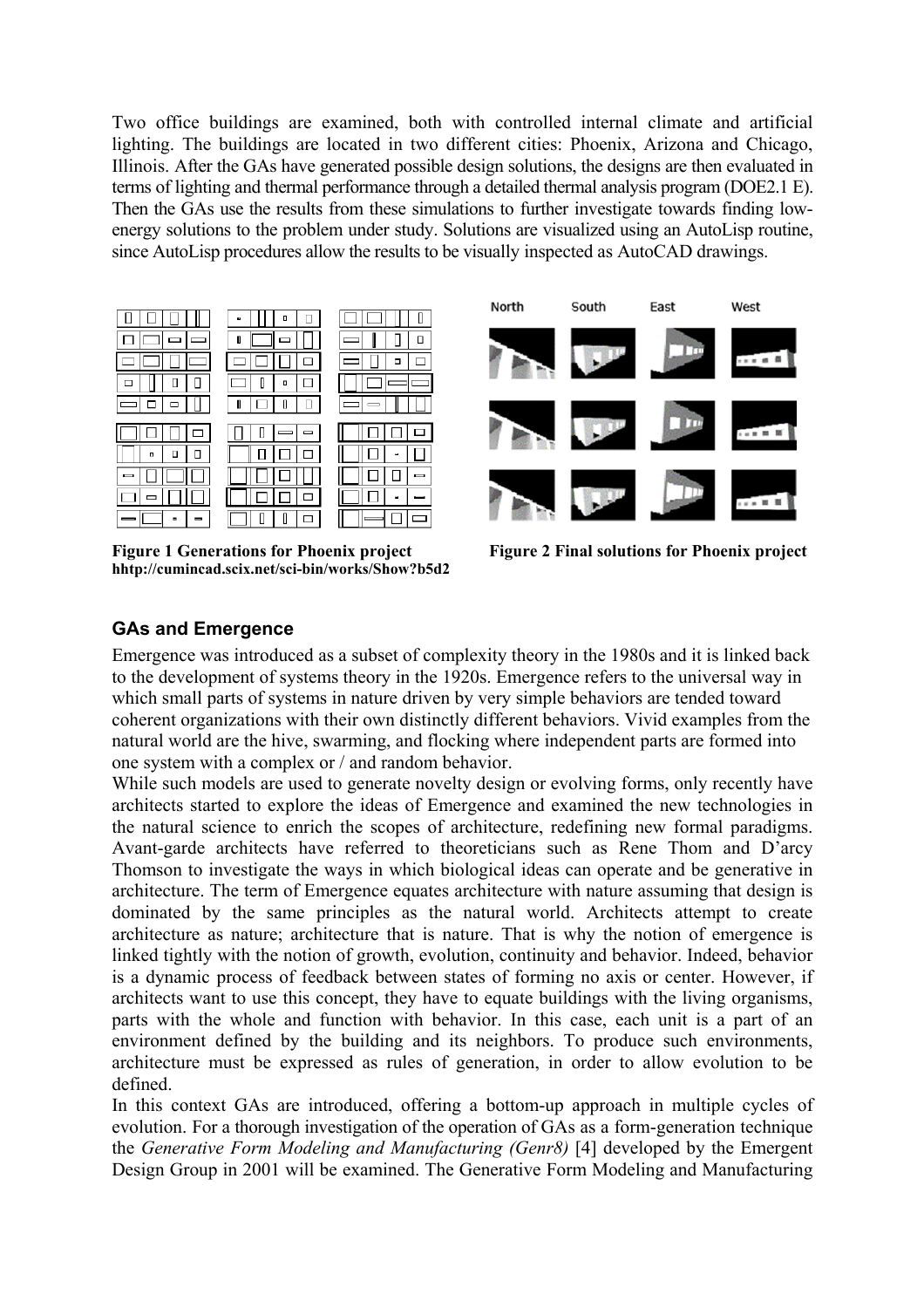is a tool that combines a generative design algorithm -- Map L-systems -- with evolutionary search algorithms -- GAs. Through the combined use of these two algorithms, Genr8 designs the geometry of surfaces and allows the user to interfere with growth, by stopping evolution, altering fitness and run-time parameters, including the environment in which growth takes place. Genr8 was used to conduct an experiment to explore the potential of achieving a coherent coexistence of the logic behind manufacturing, constraints implied by construction materials and complex geometrical forms.

The development of the surfaces is an outcome of two processes: definition and re-writing rules. The application of these rules to the initial definition and any subsequent development alters all parts of the surface, and the results are continuously translated into three dimensional drawings. The conditions that influence the growth of the surface also influence the grammar of the GAs and along with innate factors define the form of the surface. Growth is achieved with the use of the GAs. A critical issue in the use of the GA is the definition of the fitness criteria. These are defined as mathematical functions representing properties of the form of the surface including size, smoothness, soft boundaries, subdivisions, and symmetry.



**Figures 2-3 Images generated by Genr8, http://mit.edu/edgsrc/www/genr8/media.html** 

# **GAs: Necessity or/and Trend**

## **GAs in architecture and other disciplines**

Based on the former analysis, we can argue that there is a basic difference between architecture and other disciplines in the utilization of GAs. Unlike other fields that address problems whose targets are well-defined, many of the problems that architecture deals with are ill-defined. Liddament, in his article "The Computationalist Paradigm in Design Research," [5] shows that although computational tools, such as GAs are powerful in scientific domains to solve many problems, they do not adequately fit the actual design activity. He acknowledges the fact that the computationalist paradigm presents itself as a "scientific approach with a correspondingly rigorous methodology." Design intention, for example, is usually an ill-defined problem. Even if designers finally manage to code design intention, this process will not be enough to guarantee a successful design solution. This is because an architectural project is a composition of design performances including spatial, structural, lighting, acoustic, and thermal. These elements continuously interact during the design process. Consequently, the optimum solution of one of those elements does not lead to a successful combination of all elements, hence, to a global optimum and successful design solution.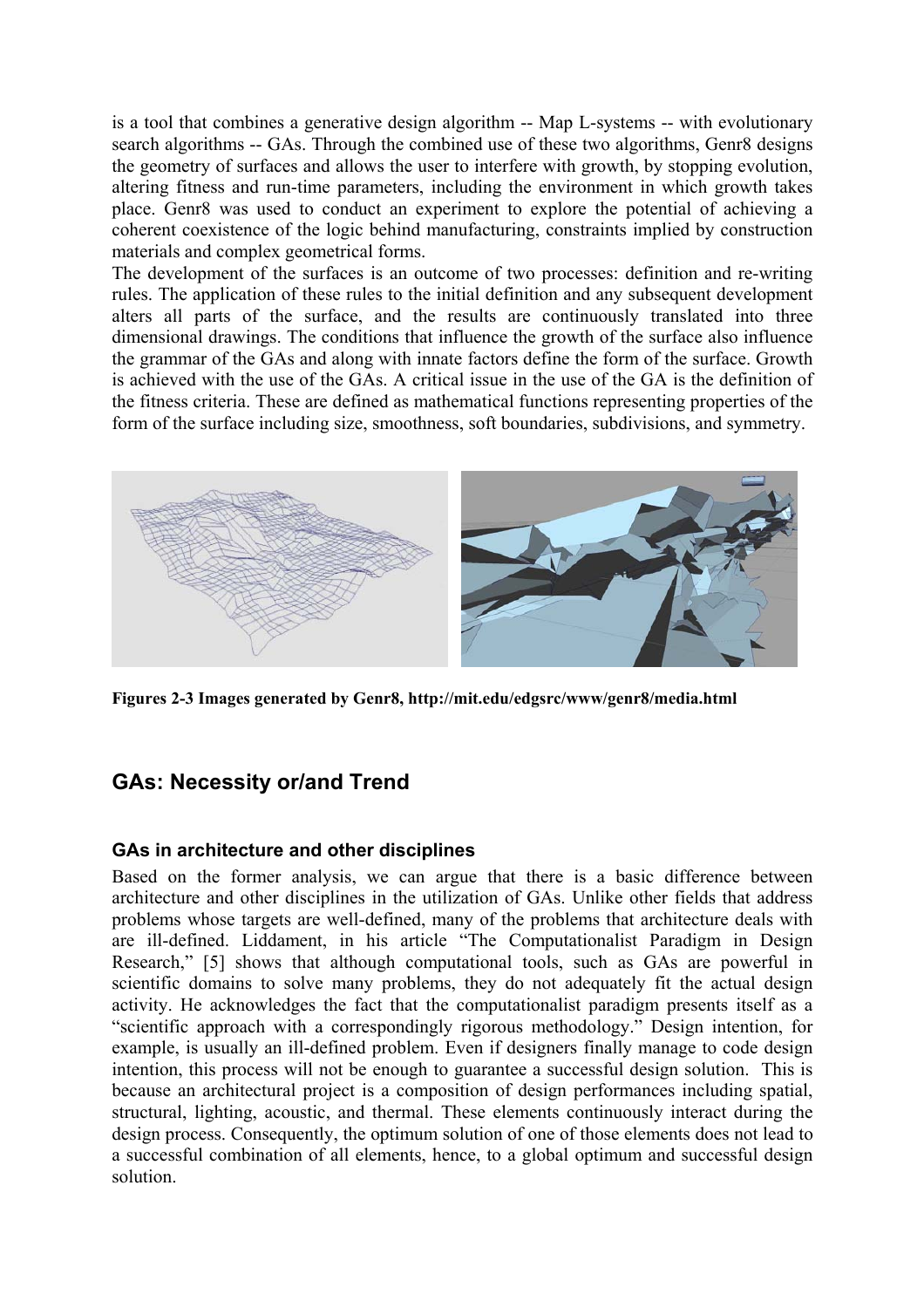Another noticeable difference between architecture and other fields is that architecture is not just a rule-driven science. While architecture primarily serves the function of the buildings, it also deals with cultural, social and aesthetical notions whose codification and fitness is subjective, but still could be encoded into rules.

#### **GAs: Necessity or Trend?**

Despite the difficulties in coding many architectural problems, algorithmic processing of GAs -- as a way that builds human's thought to solve problems -- can be used in the design process. Taking this into account, the next question that is addressed is whether the use of GAs in architecture today is driven by necessity or trend.

#### **Necessity**

The increased human needs and the today's lifestyle call for more complicated functional requirements and the quest for more innovative forms augments the complexity of the formal manifestation. The level of complexity that is introduced and the quantity of information that it entails constitute one of the basic problems that architecture must deal with today. This problem cannot be resolved by conventional design methods. Likewise, the constraints of this problem surpass designers' abilities to thoroughly comprehend them and predict their solution. Seeing GAs as tools that can answer to the specific needs of practical architecture and not merely of experimental design, the notion of *necessity* of GAs arises.

Genetic Algorithms, as stochastic processes for solving optimization and search problems, go through thousands of iterations in a second and find the solution sets, extending designers' thoughts into a once unknown and unimagined world of complexity. Under the scope of *necessity* architectural projects utilize GAs as optimization tools to address well-defined problems, such as the structural, mechanical, thermal and lighting performance of a building. In this case, GAs serve design for architecture, design for the real world. This is the reason why this utilization of GAs is called a *necessity*.

However, even in the case of necessity there is a possibility for architects to select GAs - among numerous other optimization techniques -- just because GAs are a cutting edge method. Indeed, there are many other optimization methods, including hill climbing, simulated annealing, tabu search, stochastic tunneling, and harmony search. The selection of a particular optimization method should be based on the specific needs and nature of a problem and how efficiently the method can respond to these demands and not how trendy a method is. For example Prof. Kristina Shea used the method Structural Topology and Shape Annealing (STSA) to develop EifForm, a stochastic optimization software demonstrator for generative structural design. [6]

## **Trend**

On the other hand, we have noticed a more generalized utilization of GAs as form generation tools. Influenced by the concept of emergence and evolutionary architecture, architects use GAs as means of exploring innovative forms. The number of architects who adopt these techniques is rapidly increasing. Likewise, their designs are getting more and more complex. Reading the description and observing the final output of those experiments, one could argue that formal complexity is the primary consideration for those architects. The fact that these forms often do not follow or serve any functional or structural requirement boosts this argument. At this point, a sequence of questions is raised: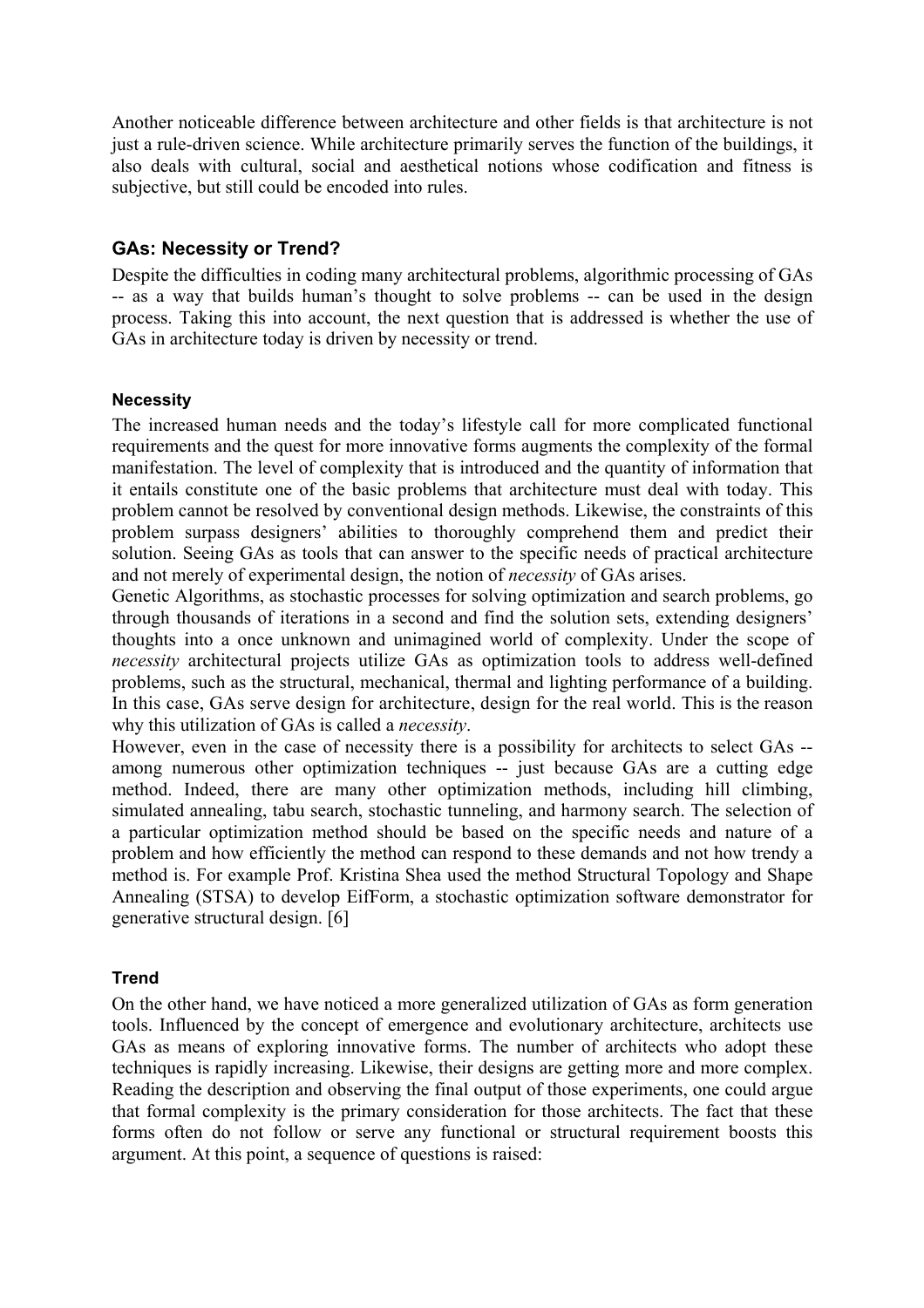Why should the complexity of buildings be increased today if it is not to justify functional or structural requirements?

Do those architects believe that only through complexity they will achieve formal innovation?

Do they believe that the formal complexity of buildings can reflect the complexity of the building environment and everyday life?

Why is formal complexity their primary task anyway?

The fact that those architects utilize GAs merely as form-generation tools, omitting spatial and structural performance, in conjunction with the fact that most of those projects do not produce architecture but rather abstract shapes which are difficult to be translated into architecture could lead to the conclusion that in this case, GAs serve design for abstract shapes, design for a conceptual world. This is the reason why this utilization of GAs is called a *trend*.

Also most of these architects do really respect the notion of Emergence or they have not truly understood the real meaning of this notion. Emergence is not interested in parts; it is the science of wholes. And since design process is comprised of many parts they should not omit them and focus only in formal representation. However, even if architects are able to combine many building requirements and performances with formal generation, a fallacy still exists in this attempt. This fallacy is based on the equalization of architecture to biology. Indeed there are some similarities between architecture and biology, both are materially and organizationally based, both are concerned with morphology and structuring. Nevertheless, those similarities do not lead to the perception of building as artificial life form, which is dominated by the same principles that the natural world is dominated. This speculation equates cultural evolution with organic evolution, which is the same as to equate the Darwinian with Lamarckian theories of evolution. Since form in architecture is a cultural artifact, imaging numerous abstract meanings as previously mentioned, form can not be subjected to the Darwinian definition of evolution. Architects must clarify where architecture is literally considered as part of nature, where there are analogies or metaphors, and where nature is a source of inspiration.

There is no doubt that abstract shapes of a conceptual world may be implemented in the future, opening the path for new formal expressions. However, the real challenge would be to use GAs in real-world architectural contexts. Indeed, it is very difficult for a designer to combine complexity and constraints imposed by the design problem with evolutionary formal generation. Possibly this is the reason why architects use GAs either as a tool to solve structural and mechanical problems or as a tool to generate forms.

#### **Design process and designer**

The changes in the design process and the role of design are one of the most important implications of the utilization of GAs. In the case where GAs are used as an optimization method those changes are not that important. Even if at first glance it may appear that those methods lead to the replacement of the designer from the design loop, this is not really the case. Indeed, the designer or the engineer is the one who decides what will be optimized setting the variables and the functions of the problem while the optimization techniques are just another tool available to the designers shorting the design cycle times and performing the calculations.

On the other hand, when GAs are used as a form generation tool these implications are more important, since GAs are used during the conceptual design phase. Evolutionary simulations replace the traditional design processes and the designer in a sense is neutralized and marginalized. This is because most of the designers use GAs to breed new forms rather than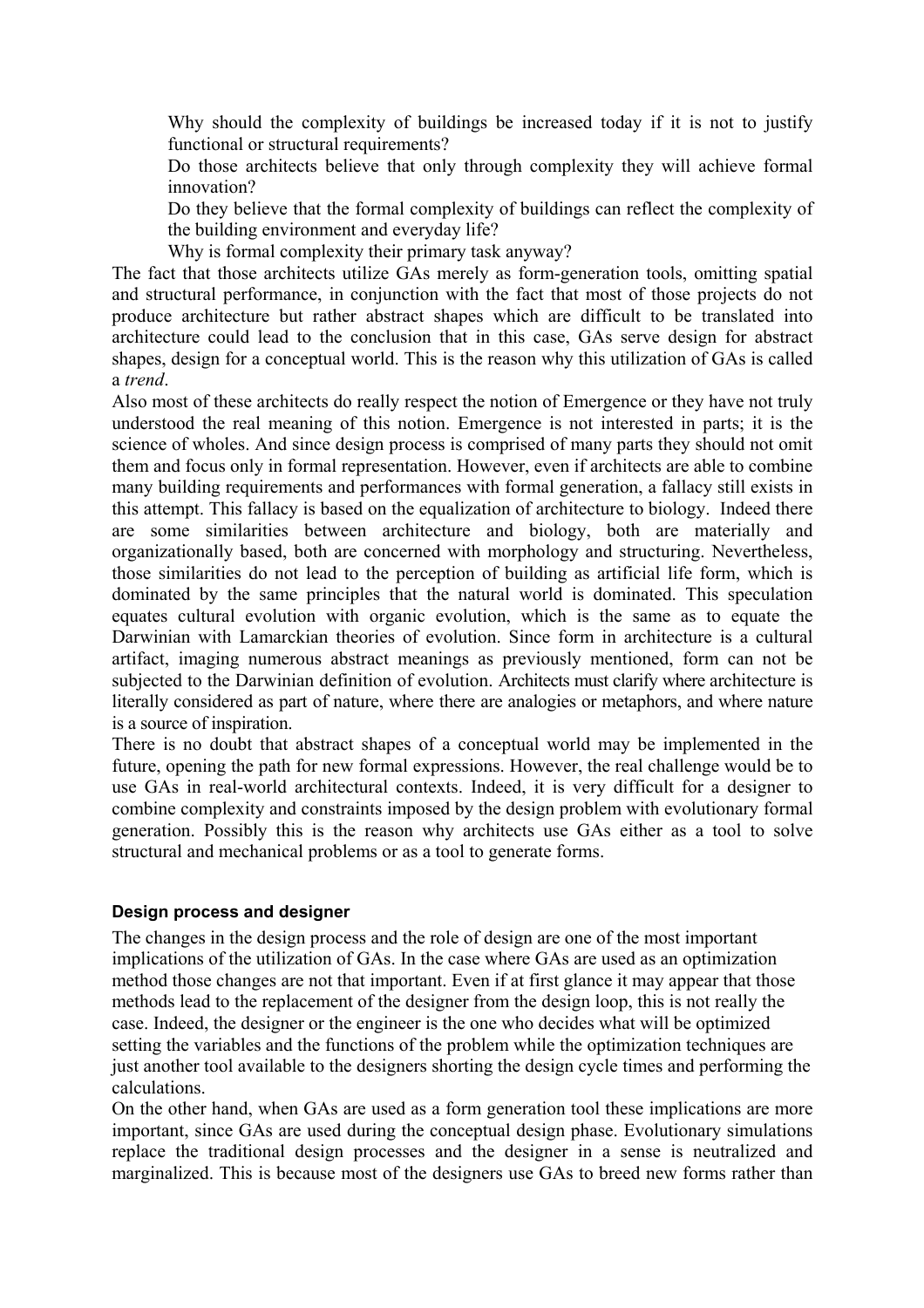merely design them. As fascinating as the idea of breeding buildings inside a computer may be for some designers, it is clear that merely using digital technology without functional, structural and topological thinking will never be adequate for real architecture. Consequently, the main role of the designer is to be the judge of aesthetic fitness. In the words of Steadman: "Just as Darwin inverted the argument from design, and 'stole away' God as designer, to replace Him with natural selection, so the Darwinian analogy in technical evolution removes the human designer and replaces him with the 'selective forces' in the 'functional environment' of the designed object." [7]

### **Selection**

The selection of the final output is another issue that is derived by the use of GAs. In the case of *necessity* the target is well-defined and consequently the selection of the result is based on the optimal solution. For example, in the project of Caldas and Norford that was previously examined the target was the optimal window size, in terms of lighting, heating and cooling performance. Based on this, the final output the sizes of the windows were selected based on the lowest-energy consumption. However, in the case of *trend* the target is ill-defined and the criteria for the selection are only aesthetic. At this point a sequence of question is raised:

Why should designers follow such a strict, logical, and subjective process, if they eventually base their selection on abstract and objective aesthetic criteria?

Why do they not design something similar to the final output at the very beginning? Is it because some architects merely use GAs as a tool to surpass their limitations of creativity?

Is it because they believe that the utilization of GAs document their design process, providing it with a "theoretical" and conceptual substance?

## **GAs: Necessity and Trend**

Undoubtedly there are many difficulties in the application of GAs in architecture. However, GAs have the potential to play a more effective role in the future of architecture. On one side it is the architectural problem that has a "reason" and a fundamental "factor." The "reason" is the increasing quantity of information and the increasing level of *complexity* involved in most building projects today. The "factor" is the various building *performances* including spatial, functional, aesthetic, structural, energy, and lighting. All these performances interact and interlink and can not be considered separately. On the other side there is the potential of GAs. Genetic Algorithms are search methods for addressing *complex* problems, finding optimum design solutions from indeterminate search spaces constrained by *multiple input* factors. If architects want to use computational design to address architectural problems Generative Algorithms can be one of possible tools to do so; they can solve the "reason", taking into account the primary "factor".

Yet, in order for GAs to be applied in architecture, some things must be done. Today the usage of GAs is local; that means that GAs are used merely for form generation or for optimization of one building performance. The problem in today's utilization is that the local function of GAs is influenced during the design process and, in the end, the local "optimal" is lost. For example, if a designer utilizes GAs so as the form of a building to be emerged, in the next step of the design process he/she will need to change the form partly or radically so as to fit the function. The same will happen if a designer uses GAs to find the optimal form minimizing the cost and maximizing daylight. Then, if he/she tries to calculate the thermal performance with the conventional tools the design will risk loosing the local optimal which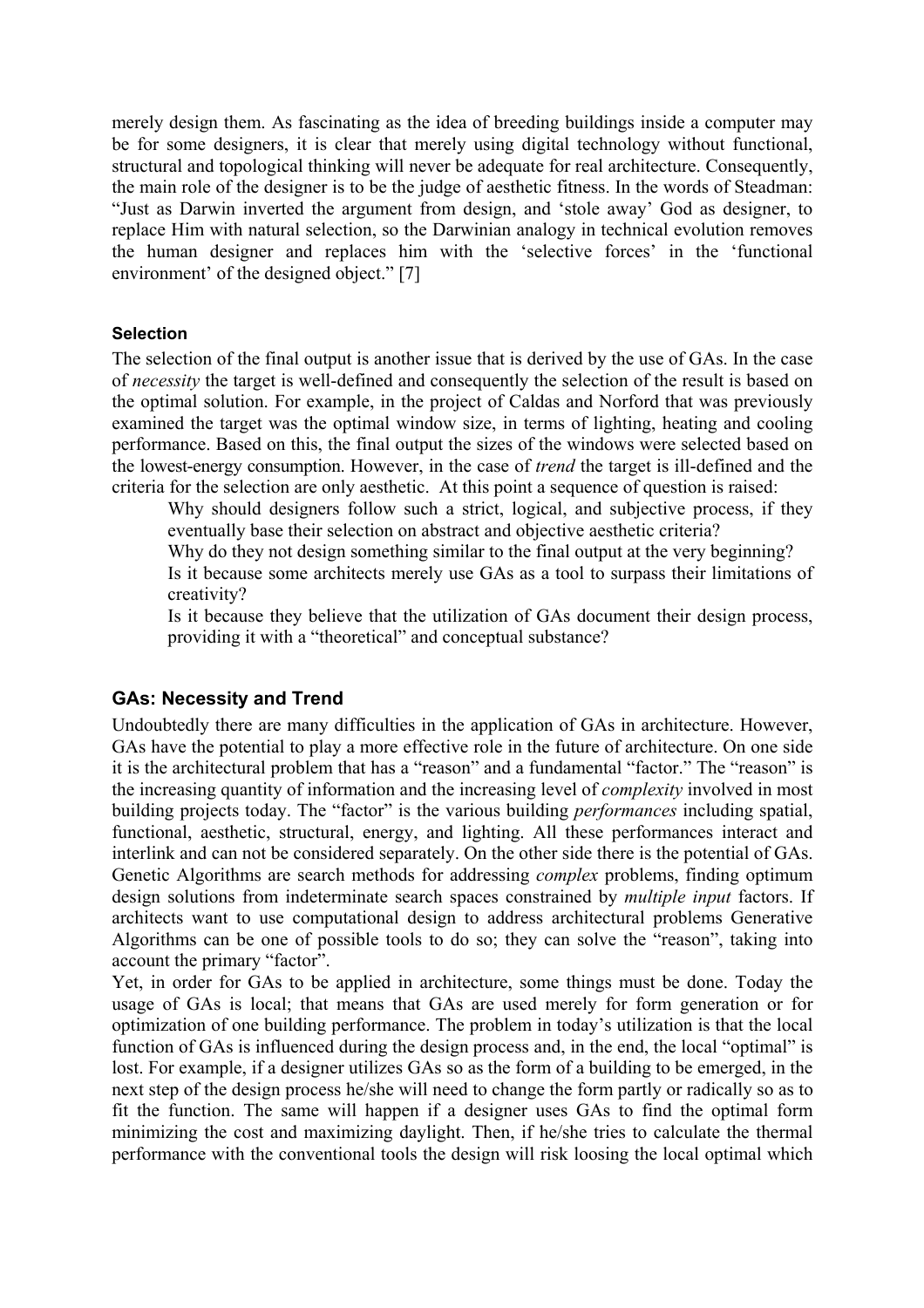has been calculated in the first step, since in the next step of the process another performance must be calculated and new functions will be introduced.

A possible solution to this problem is the coordination of generative tools with optimization tools; the combination of dual utilization of GAs: trend and necessity. The form will emerge by the simultaneous calculations of most of the performance-driven functions. This process can be seen as a potential effort to achieve the design goal finding the 'fit' between form and context, defining the context as "anything in the world that makes demands of the form" [8] -- including meanings, aesthetics, environment, and function -- as Christopher Alexander stated. Indeed, for Alexander "the form is the solution to the problem; the context defines the problem." [9]. This process will help architects to find global "optimal" or satisfactory solutions, aid multi-disciplinary negotiations, shorten the project delivery time and cost, and find feasible design alternatives. However, some potential negative consequences will be derived by the application of this process. Architects must make sacrifices related to the generalizations and reductionisms of some of the design problems. Those must be done in order to transform most of the ill-defined problems -- that are related to the subconscious and subjectivity of the architect, such as the design intention -- into well-defined ones, by coding them. Undoubtedly, this transformation will be very difficult to achieve. Many authors have referred to the difficulties of coding the very complex and unexpected way that the human mind functions. On the other hand these transformations seem inevitable since the constraints of recent architectural problems surpass designers' abilities to thoroughly comprehend them and predict their solution. Another aspect that architects must take into account applying this method is the fact that many problems emerge or diversify during the design procedure. Consequently, the interactivity between designer and computational tool must be accommodated allowing the designer to add/reduce the variables or changing the fitness functions.

# **Conclusion**

One of the problems that contemporary architecture has to deal with is the quantity of information and the increasing complexity of most of the architectural projects. Only recently have architects started to utilize Genetic Algorithms (GAs) to address this problem. This paper demonstrated the dual operation of GAs in architecture: as optimization tools, and as form-generation tools, addressing these as necessity and as trend respectively. This paper also indicated the implications of GAs' applications. Some of these implications include the replacement of the traditional design process by the evolutionary simulations, the neutralization and rescission of designers, the abstract criteria of the final selection, and the local utilization of GAs only in some of the design phases. However, GAs have the potential to play a more effective role in the future of architecture. Indeed, GAs can answer the architectural problem taking into account the processes of the design, if they are properly utilized. A possible solution to this problem is the coordination of generative tools with optimization tools so as to achieve a simultaneous calculation of the performances and a global evaluation of the design which will be emerged by the performance-driven functions. The methodology of incorporating a number of search spaces has been applied in other engineering fields, such as aeronautics and astronautics, leading for example to lighter, stronger, stiffer, and often cheaper automotive bodies, airplane wings, and ship keels. This method is called Multidisciplinary Design Optimization (MDO). Through the utilization of GAs and other evolutionary techniques, MDO solves complex coupled systems, exploring the interacting disciplines or phenomena at every stage of the design process. Further research in